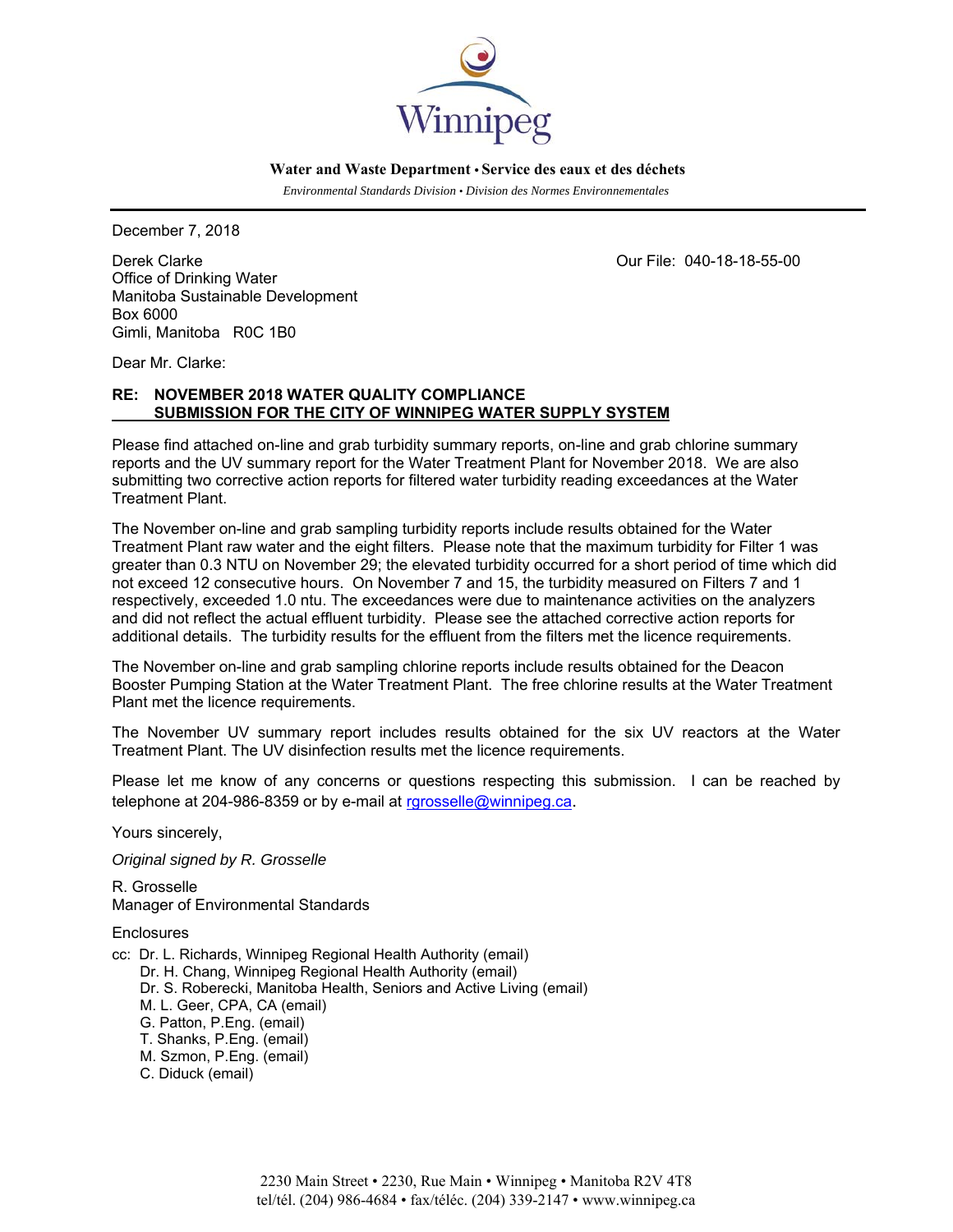

## **CITY OF WINNIPEG**WATER AND WASTE DEPARTMENT

## Water System Code: **252.00** Licence Number: **PWS-09-412-01**

# WATER SERVICES WATER TREATMENT PLANT TURBIDITY ON-LINE MONITORING REPORT

|                                                   | November 2018 Turbidity (NTU)                                                                      |      |      |                  |      |                   |      |                   |      |                   |                                                                                                                 |                   |      |                   |      |                  |      |                  |  |  |  |  |  |
|---------------------------------------------------|----------------------------------------------------------------------------------------------------|------|------|------------------|------|-------------------|------|-------------------|------|-------------------|-----------------------------------------------------------------------------------------------------------------|-------------------|------|-------------------|------|------------------|------|------------------|--|--|--|--|--|
|                                                   | Raw                                                                                                |      |      | Filter #1        |      | Filter #2         |      | Filter #3         |      | Filter #4         |                                                                                                                 | Filter #5         |      | Filter #6         |      | Filter #7        |      | Filter #8        |  |  |  |  |  |
|                                                   | Date                                                                                               | Avg  | Avg  | Max              | Avg  | Max               | Avg  | Max               | Avg  | Max               | Avg                                                                                                             | Max               | Avg  | Max               | Avg  | Max              | Avg  | Max              |  |  |  |  |  |
|                                                   | 1/11/2018                                                                                          | 0.94 | 0.06 | 0.09             | 0.10 | 0.12              | 0.04 | 0.11              | 0.03 | 0.08              | 0.07                                                                                                            | 0.12              | 0.07 | 0.12              | 0.06 | 0.11             | 0.03 | 0.05             |  |  |  |  |  |
|                                                   | 2/11/2018                                                                                          | 0.93 | 0.05 | 0.09             | 0.10 | 0.14              | 0.06 | 0.08              | 0.03 | 0.08              | 0.06                                                                                                            | 0.09              | 0.08 | 0.10              | 0.06 | 0.11             | 0.05 | 0.09             |  |  |  |  |  |
|                                                   | 3/11/2018                                                                                          | 0.93 | 0.03 | 0.06             | 0.07 | 0.14              | 0.05 | 0.11              | 0.03 | 0.09              | 0.08                                                                                                            | 0.12              | 0.07 | 0.12              | 0.06 | 0.08             | 0.04 | 0.10             |  |  |  |  |  |
|                                                   | 4/11/2018                                                                                          | 0.94 | 0.06 | 0.10             | 0.10 | 0.13              | 0.05 | 0.14              | 0.03 | 0.07              | 0.05                                                                                                            | 0.12              | 0.06 | 0.13              | 0.06 | 0.10             | 0.04 | 0.07             |  |  |  |  |  |
|                                                   | 5/11/2018                                                                                          | 0.95 | 0.04 | 0.10             | 0.08 | 0.15              | 0.08 | 0.11              | 0.02 | 0.07              | 0.05                                                                                                            | 0.10              | 0.07 | 0.09              | 0.04 | 0.11             | 0.07 | 0.11             |  |  |  |  |  |
|                                                   | 6/11/2018                                                                                          | 1.02 | 0.04 | 0.14             | 0.06 | 0.18              | 0.02 | 0.22              | 0.02 | 0.09              | 0.05                                                                                                            | 0.11              | 0.04 | 0.13              | 0.04 | 0.14             | 0.03 | 0.16             |  |  |  |  |  |
|                                                   | 7/11/2018                                                                                          | 0.99 | 0.06 | 0.11             | 0.11 | 0.15              | 0.04 | 0.12              | 0.04 | 0.08              | 0.07                                                                                                            | 0.12              | 0.07 | 0.12              | 0.08 | 5.00             | 0.09 | 0.31             |  |  |  |  |  |
|                                                   | 8/11/2018                                                                                          | 1.01 | 0.05 | 0.10             | 0.10 | 0.16              | 0.01 | 0.06              | 0.04 | 0.05              | 0.09                                                                                                            | 0.11              | 0.09 | 0.12              | 0.06 | 0.11             | 0.08 | 0.14             |  |  |  |  |  |
|                                                   | 9/11/2018                                                                                          | 0.98 | 0.06 | 0.08             | 0.11 | 0.13              | 0.00 | 0.05              | 0.04 | 0.09              | 0.08                                                                                                            | 0.13              | 0.07 | 0.12              | 0.08 | 0.10             | 0.08 | 0.11             |  |  |  |  |  |
|                                                   | 10/11/2018                                                                                         | 0.98 | 0.06 | 0.10             | 0.10 | 0.15              | 0.00 | 0.02              | 0.04 | 0.10              | 0.08                                                                                                            | 0.11              | 0.08 | 0.09              | 0.07 | 0.11             | 0.11 | 0.15             |  |  |  |  |  |
|                                                   | 11/11/2018                                                                                         | 0.97 | 0.06 | 0.08             | 0.10 | 0.16              | 0.01 | 0.06              | 0.05 | 0.07              | 0.11                                                                                                            | 0.14              | 0.08 | 0.14              | 0.08 | 0.09             | 0.10 | 0.18             |  |  |  |  |  |
|                                                   | 12/11/2018                                                                                         | 0.97 | 0.07 | 0.11             | 0.13 | 0.14              | 0.01 | 0.02              | 0.05 | 0.13              | 0.09                                                                                                            | 0.16              | 0.08 | 0.15              | 0.07 | 0.12             | 0.14 | 0.15             |  |  |  |  |  |
|                                                   | 13/11/2018                                                                                         | 1.01 | 0.06 | 0.12             | 0.11 | 0.17              | 0.02 | 0.08              | 0.06 | 0.08              | 0.10                                                                                                            | 0.16              | 0.10 | 0.12              | 0.07 | 0.13             | 0.08 | 0.20             |  |  |  |  |  |
|                                                   | 14/11/2018                                                                                         | 0.99 | 0.08 | 0.09             | 0.10 | 0.14              | 0.01 | 0.09              | 0.07 | 0.13              | 0.08                                                                                                            | 0.13              | 0.08 | 0.15              | 0.09 | 0.11             | 0.02 | 0.08             |  |  |  |  |  |
|                                                   | 15/11/2018                                                                                         | 1.04 | 0.09 | 5.00             | 0.12 | 0.18              | 0.04 | 0.11              | 0.06 | 0.14              | 0.07                                                                                                            | 0.15              | 0.06 | 0.12              | 0.05 | 0.15             | 0.03 | 0.07             |  |  |  |  |  |
|                                                   | 16/11/2018                                                                                         | 0.99 | 0.05 | 0.11             | 0.09 | 0.19              | 0.09 | 0.16              | 0.06 | 0.10              | 0.09                                                                                                            | 0.11              | 0.07 | 0.09              | 0.04 | 0.11             | 0.02 | 0.06             |  |  |  |  |  |
|                                                   | 17/11/2018                                                                                         | 0.97 | 0.05 | 0.13             | 0.08 | 0.20              | 0.08 | 0.15              | 0.10 | 0.19              | 0.10                                                                                                            | 0.22              | 0.08 | 0.17              | 0.07 | 0.12             | 0.03 | 0.09             |  |  |  |  |  |
|                                                   | 18/11/2018                                                                                         | 0.95 | 0.06 | 0.15             | 0.13 | 0.21              | 0.06 | 0.14              | 0.06 | 0.13              | 0.08                                                                                                            | 0.14              | 0.05 | 0.14              | 0.05 | 0.14             | 0.03 | 0.08             |  |  |  |  |  |
|                                                   | 19/11/2018                                                                                         | 0.96 | 0.04 | 0.10             | 0.09 | 0.17              | 0.08 | 0.14              | 0.06 | 0.14              | 0.07                                                                                                            | 0.17              | 0.05 | 0.09              | 0.05 | 0.10             | 0.04 | 0.07             |  |  |  |  |  |
|                                                   | 20/11/2018                                                                                         | 0.96 | 0.05 | 0.11             | 0.10 | 0.19              | 0.07 | 0.16              | 0.07 | 0.12              | 0.12                                                                                                            | 0.16              | 0.07 | 0.14              | 0.05 | 0.13             | 0.05 | 0.13             |  |  |  |  |  |
|                                                   | 21/11/2018                                                                                         | 0.94 | 0.05 | 0.08             | 0.09 | 0.14              | 0.06 | 0.16              | 0.08 | 0.15              | 0.09                                                                                                            | 0.18              | 0.05 | 0.14              | 0.07 | 0.10             | 0.05 | 0.15             |  |  |  |  |  |
|                                                   | 22/11/2018                                                                                         | 0.92 | 0.06 | 0.12             | 0.13 | 0.19              | 0.07 | 0.10              | 0.06 | 0.15              | 0.09                                                                                                            | 0.20              | 0.05 | 0.14              | 0.05 | 0.13             | 0.09 | 0.11             |  |  |  |  |  |
|                                                   | 23/11/2018                                                                                         | 0.91 | 0.05 | 0.12             | 0.10 | 0.19              | 0.10 | 0.17              | 0.06 | 0.16              | 0.09                                                                                                            | 0.16              | 0.08 | 0.10              | 0.05 | 0.13             | 0.05 | 0.17             |  |  |  |  |  |
|                                                   | 24/11/2018                                                                                         | 0.90 | 0.05 | 0.07             | 0.09 | 0.19              | 0.07 | 0.17              | 0.09 | 0.21              | 0.05                                                                                                            | 0.12              | 0.06 | 0.14              | 0.06 | 0.08             | 0.01 | 0.07             |  |  |  |  |  |
|                                                   | 25/11/2018                                                                                         | 0.88 | 0.07 | 0.13             | 0.13 | 0.16              | 0.06 | 0.11              | 0.07 | 0.15              | 0.04                                                                                                            | 0.11              | 0.06 | 0.14              | 0.05 | 0.13             | 0.01 | 0.02             |  |  |  |  |  |
|                                                   | 26/11/2018                                                                                         | 0.88 | 0.05 | 0.13             | 0.09 | 0.19              | 0.11 | 0.18              | 0.06 | 0.16              | 0.04                                                                                                            | 0.07              | 0.07 | 0.10              | 0.05 | 0.13             | 0.01 | 0.06             |  |  |  |  |  |
|                                                   | 27/11/2018                                                                                         | 0.81 | 0.05 | 0.14             | 0.09 | 0.20              | 0.09 | 0.19              | 0.11 | 0.14              | 0.05                                                                                                            | 0.12              | 0.07 | 0.15              | 0.05 | 0.08             | 0.01 | 0.07             |  |  |  |  |  |
|                                                   | 28/11/2018                                                                                         | 0.75 | 0.07 | 0.14             | 0.09 | 0.15              | 0.07 | 0.15              | 0.04 | 0.17              | 0.04                                                                                                            | 0.11              | 0.05 | 0.12              | 0.05 | 0.13             | 0.01 | 0.02             |  |  |  |  |  |
|                                                   | 29/11/2018                                                                                         | 0.76 | 0.03 | 0.37             | 0.06 | 0.25              | 0.08 | 0.20              | 0.03 | 0.15              | 0.03                                                                                                            | 0.09              | 0.04 | 0.10              | 0.02 | 0.08             | 0.01 | 0.05             |  |  |  |  |  |
|                                                   | 30/11/2018                                                                                         | 0.72 | 0.03 | 0.11             | 0.05 | 0.14              | 0.06 | 0.12              | 0.04 | 0.06              | 0.05                                                                                                            | 0.07              | 0.05 | 0.08              | 0.03 | 0.05             | 0.01 | 0.03             |  |  |  |  |  |
|                                                   | Total Number of Measurements Taken, A:                                                             |      |      | 14199            |      | 11378             |      | 13492             |      | 12160             |                                                                                                                 | 15131             |      | 13784             |      | 13131            |      | 14671            |  |  |  |  |  |
| Turbidity Standard for Monitoring Location (NTU): |                                                                                                    |      |      | 0.3              |      | 0.3               |      | 0.3               |      | 0.3               |                                                                                                                 | 0.3               |      | 0.3               |      | 0.3              |      | 0.3              |  |  |  |  |  |
|                                                   | Number of Measurements Meeting Standard, B:<br>Compliance with Turbidity Standard, C = B/A X 100%: |      |      | 14197<br>99.986% |      | 11378<br>100.000% |      | 13492<br>100.000% |      | 12160<br>100.000% |                                                                                                                 | 15131<br>100.000% |      | 13784<br>100.000% |      | 13129<br>99.985% |      | 14670<br>99.993% |  |  |  |  |  |
|                                                   |                                                                                                    |      |      |                  |      |                   |      |                   |      |                   | File Dethy NUMeter Treatment Praneh! Administration Departed Demulatory Cubmingianal Turbidit 40040144 November |                   |      |                   |      |                  |      |                  |  |  |  |  |  |
|                                                   |                                                                                                    |      |      |                  |      |                   |      |                   |      |                   |                                                                                                                 |                   |      |                   |      |                  |      |                  |  |  |  |  |  |

File Path: N:\Water Treatment Branch\Administration\Reports\Regulatory Submissions\Turbidity\2018\11-November

**Submitted By (Print): Signature:** D. Minor Original Signed by D. Minor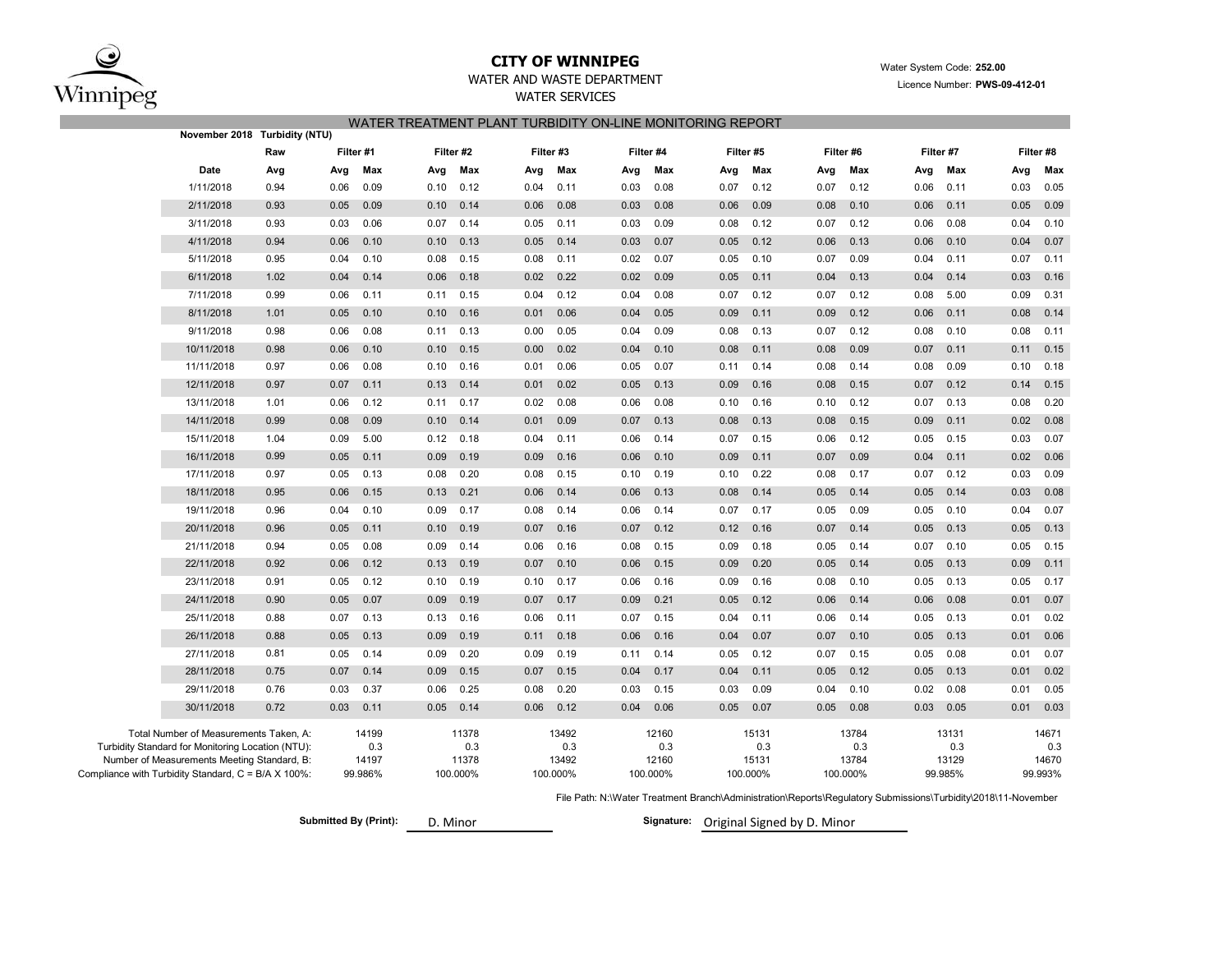

## CITY OF WINNIPEG WATER AND WASTE DEPARTMENTENVIRONMENTAL STANDARDS DIVISION

## **WATER TREATMENT PLANT TURBIDITY GRAB MONITORING REPORT**

| Water System Code: 252.00                          | <b>Turbidity (NTU)</b> |                  |           |           |           |                     |           |                     |           |           |           |           |                     |           |           |           |           |           |
|----------------------------------------------------|------------------------|------------------|-----------|-----------|-----------|---------------------|-----------|---------------------|-----------|-----------|-----------|-----------|---------------------|-----------|-----------|-----------|-----------|-----------|
| Licence No. PWS-09-412-01                          |                        |                  |           |           |           |                     |           |                     |           |           |           |           |                     |           |           |           |           |           |
| <b>Date</b>                                        |                        | <b>Raw Water</b> |           | Filter 1  |           | Filter <sub>2</sub> |           | Filter <sub>3</sub> |           | Filter 4  |           | Filter 5  | Filter <sub>6</sub> |           | Filter 7  |           | Filter 8  |           |
|                                                    | Grab                   | Analyser         | Grab      | Analyser  | Grab      | Analyser            | Grab      | Analyser            | Grab      | Analyser  | Grab      | Analyser  | Grab                | Analyser  | Grab      | Analyser  | Grab      | Analyser  |
| 01-Nov-2018                                        | 0.94                   | 0.90             | 0.12      | 0.04      | 0.10      | 0.11                | 0.14      | 0.04                | 0.14      | 0.05      | OL        | OL        | 0.09                | 0.08      | 0.10      | 0.07      | 0.10      | 0.06      |
| 02-Nov-2018                                        | 0.92                   | 0.94             | OL        | OL        | 0.13      | 0.12                | 0.12      | 0.06                | 0.11      | 0.03      | 0.11      | 0.07      | 0.10                | 0.09      | 0.11      | 0.06      | 0.13      | 0.08      |
| 03-Nov-2018                                        | <b>NA</b>              | <b>NA</b>        | <b>NA</b> | <b>NA</b> | <b>NA</b> | <b>NA</b>           | <b>NA</b> | <b>NA</b>           | <b>NA</b> | <b>NA</b> | <b>NA</b> | <b>NA</b> | <b>NA</b>           | <b>NA</b> | <b>NA</b> | <b>NA</b> | <b>NA</b> | <b>NA</b> |
| 04-Nov-2018                                        | <b>NA</b>              | <b>NA</b>        | <b>NA</b> | <b>NA</b> | <b>NA</b> | <b>NA</b>           | <b>NA</b> | <b>NA</b>           | <b>NA</b> | <b>NA</b> | <b>NA</b> | <b>NA</b> | <b>NA</b>           | <b>NA</b> | <b>NA</b> | <b>NA</b> | <b>NA</b> | <b>NA</b> |
| 05-Nov-2018                                        | 0.88                   | 0.91             | 0.14      | 0.06      | 0.12      | 0.12                | 0.11      | 0.08                | <b>OL</b> | OL        | 0.08      | 0.07      | 0.08                | 0.08      | OL        | <b>OL</b> | 0.08      | 0.09      |
| 06-Nov-2018                                        | 0.88                   | 1.05             | 0.11      | 0.04      | 0.10      | 0.11                | OL        | OL                  | 0.12      | 0.05      | 0.09      | 0.07      | 0.10                | 0.09      | 0.09      | 0.06      | OL        | OL        |
| 07-Nov-2018                                        | 0.95                   | 0.99             | 0.14      | 0.06      | 0.14      | 0.12                | 0.13      | < 0.02              | OL        | OL        | 0.12      | 0.08      | 0.13                | 0.09      | 0.14      | 0.09      | 0.11      | 0.11      |
| 08-Nov-2018                                        | 0.94                   | 0.93             | 0.10      | 0.04      | OL        | <b>OL</b>           | 0.14      | < 0.02              | 0.12      | 0.04      | 0.11      | 0.08      | 0.11                | 0.09      | 0.12      | 0.06      | 0.13      | 0.15      |
| 09-Nov-2018                                        | 0.87                   | 0.98             | 0.12      | 0.05      | 0.12      | 0.12                | 0.12      | < 0.02              | 0.09      | 0.05      | OL        | OL        | 0.14                | 0.09      | 0.10      | 0.07      | 0.08      | 0.11      |
| 10-Nov-2018                                        | <b>NA</b>              | <b>NA</b>        | <b>NA</b> | <b>NA</b> | <b>NA</b> | <b>NA</b>           | <b>NA</b> | <b>NA</b>           | <b>NA</b> | <b>NA</b> | <b>NA</b> | <b>NA</b> | <b>NA</b>           | <b>NA</b> | <b>NA</b> | <b>NA</b> | <b>NA</b> | <b>NA</b> |
| 11-Nov-2018                                        | <b>NA</b>              | <b>NA</b>        | <b>NA</b> | <b>NA</b> | <b>NA</b> | <b>NA</b>           | <b>NA</b> | <b>NA</b>           | <b>NA</b> | <b>NA</b> | <b>NA</b> | <b>NA</b> | <b>NA</b>           | <b>NA</b> | <b>NA</b> | <b>NA</b> | <b>NA</b> | <b>NA</b> |
| 12-Nov-2018                                        | <b>NA</b>              | <b>NA</b>        | <b>NA</b> | <b>NA</b> | <b>NA</b> | <b>NA</b>           | <b>NA</b> | <b>NA</b>           | <b>NA</b> | <b>NA</b> | <b>NA</b> | <b>NA</b> | <b>NA</b>           | <b>NA</b> | <b>NA</b> | <b>NA</b> | <b>NA</b> | <b>NA</b> |
| 13-Nov-2018                                        | 0.89                   | 0.95             | 0.13      | 0.06      | OL        | OL                  | 0.16      | < 0.02              | 0.14      | 0.07      | 0.13      | 0.11      | 0.14                | 0.11      | 0.14      | 0.07      | 0.16      | 0.19      |
| 14-Nov-2018                                        | 0.91                   | 0.99             | 0.14      | 0.07      | 0.13      | 0.13                | 0.14      | < 0.02              | 0.16      | 0.08      | 0.15      | 0.09      | OL                  | <b>OL</b> | 0.14      | 0.08      | 0.14      | 0.05      |
| 15-Nov-2018                                        | 0.85                   | 0.95             | 0.19      | 0.07      | 0.15      | 0.15                | 0.15      | 0.09                | OL        | OL        | 0.14      | 0.08      | 0.14                | 0.11      | OL        | OL        | 0.15      | 0.07      |
| 16-Nov-2018                                        | 0.89                   | 1.19             | OL        | OL        | 0.17      | 0.16                | 0.16      | 0.09                | 0.14      | 0.09      | 0.13      | 0.10      | 0.13                | 0.08      | 0.12      | 0.05      | 0.15      | 0.06      |
| 17-Nov-2018                                        | <b>NA</b>              | <b>NA</b>        | <b>NA</b> | <b>NA</b> | <b>NA</b> | <b>NA</b>           | <b>NA</b> | <b>NA</b>           | <b>NA</b> | <b>NA</b> | <b>NA</b> | <b>NA</b> | <b>NA</b>           | <b>NA</b> | <b>NA</b> | <b>NA</b> | <b>NA</b> | <b>NA</b> |
| 18-Nov-2018                                        | 0.82                   | 0.91             | 0.15      | 0.06      | 0.16      | 0.14                | 0.13      | 0.08                | OL        | OL        | OL        | OL        | 0.13                | 0.07      | 0.16      | 0.08      | 0.11      | 0.08      |
| 19-Nov-2018                                        | 0.84                   | 0.92             | OL        | <b>OL</b> | 0.13      | 0.14                | 0.12      | 0.07                | 0.11      | 0.07      | 0.11      | 0.09      | 0.11                | 0.07      | <b>OL</b> | <b>OL</b> | 0.11      | 0.06      |
| 20-Nov-2018                                        | 0.81                   | 0.94             | 0.16      | 0.06      | 0.15      | 0.14                | 0.16      | 0.09                | 0.17      | 0.10      | 0.16      | 0.12      | 0.17                | 0.11      | 0.14      | 0.06      | 0.15      | 0.10      |
| 21-Nov-2018                                        | 0.81                   | 0.91             | 0.18      | 0.05      | 0.14      | 0.13                | OL        | OL                  | 0.17      | 0.11      | 0.17      | 0.14      | OL                  | <b>OL</b> | 0.14      | 0.06      | 0.12      | 0.09      |
| 22-Nov-2018                                        | 0.80                   | 0.93             | 0.15      | 0.06      | 0.13      | 0.14                | 0.14      | 0.09                | <b>OL</b> | <b>OL</b> | <b>OL</b> | OL        | 0.12                | 0.07      | 0.15      | 0.08      | 0.13      | 0.11      |
| 23-Nov-2018                                        | 0.81                   | 0.85             | OL        | <b>OL</b> | <b>OL</b> | OL                  | 0.16      | 0.11                | 0.14      | 0.09      | 0.13      | 0.14      | 0.16                | 0.08      | OL        | <b>OL</b> | 0.19      | 0.15      |
| 24-Nov-2018                                        | <b>NA</b>              | <b>NA</b>        | <b>NA</b> | <b>NA</b> | <b>NA</b> | <b>NA</b>           | <b>NA</b> | <b>NA</b>           | <b>NA</b> | <b>NA</b> | <b>NA</b> | <b>NA</b> | <b>NA</b>           | <b>NA</b> | <b>NA</b> | <b>NA</b> | <b>NA</b> | <b>NA</b> |
| 25-Nov-2018                                        | <b>NA</b>              | <b>NA</b>        | <b>NA</b> | <b>NA</b> | <b>NA</b> | <b>NA</b>           | <b>NA</b> | <b>NA</b>           | <b>NA</b> | <b>NA</b> | <b>NA</b> | <b>NA</b> | <b>NA</b>           | <b>NA</b> | <b>NA</b> | <b>NA</b> | <b>NA</b> | <b>NA</b> |
| 26-Nov-2018                                        | 0.82                   | 0.87             | OL        | OL        | 0.18      | 0.17                | 0.17      | 0.11                | 0.16      | 0.10      | 0.15      | 0.04      | 0.13                | 0.08      | OL        | <b>OL</b> | 0.14      | 0.04      |
| 27-Nov-2018                                        | 0.78                   | 0.76             | 0.15      | 0.07      | OL        | <b>OL</b>           | 0.25      | 0.19                | 0.17      | 0.12      | 0.15      | 0.06      | 0.15                | 0.11      | 0.13      | 0.05      | OL        | OL        |
| 28-Nov-2018                                        | 0.69                   | 0.73             | 0.14      | 0.04      | 0.14      | 0.08                | 0.15      | 0.08                | 0.18      | 0.07      | <b>OL</b> | OL        | <b>OL</b>           | <b>OL</b> | 0.14      | 0.05      | 0.14      | 0.02      |
| 29-Nov-2018                                        | 0.63                   | 0.74             | OL        | <b>OL</b> | 0.13      | 0.09                | 0.12      | 0.07                | 0.12      | 0.03      | 0.10      | 0.03      | 0.11                | 0.05      | OL        | OL        | 0.11      | < 0.02    |
| 30-Nov-2018                                        | 0.69                   | 0.69             | 0.12      | 0.03      | <b>OL</b> | <b>OL</b>           | 0.19      | 0.11                | 0.14      | 0.05      | 0.12      | 0.05      | 0.14                | 0.07      | 0.12      | 0.03      | <b>OL</b> | <b>OL</b> |
|                                                    |                        |                  |           |           |           |                     |           |                     |           |           |           |           |                     |           |           |           |           |           |
| Total number of measurements taken, A:             |                        |                  | 16        |           | 17        |                     | 20        |                     | 17        |           | 17        |           | 19                  |           | 16        |           | 19        |           |
| Turbidity Standard for Monitoring Location (NTU):  |                        |                  | 0.30      |           | 0.30      |                     | 0.30      |                     | 0.30      |           | 0.30      |           | 0.30                |           | 0.30      |           | 0.30      |           |
| Number of measurements meeting standard, B:        |                        |                  | 16        |           | 17        |                     | 20        |                     | 17        |           | 17        |           | 19                  |           | 16        |           | 19        |           |
| Compliance with Turbidity Standard, C= B/A X 100%: |                        |                  | 100%      |           | 100%      |                     | 100%      |                     | 100%      |           | 100%      |           | 100%                |           | 100%      |           | 100%      |           |

NS: No Sample NA: Not Analyzed OL: Off-Line

**Comments:**

 **Report Compiled By: H.Demchenko**

**Authorized in Sample Manager By: C.Diduck**

**7-Dec-18**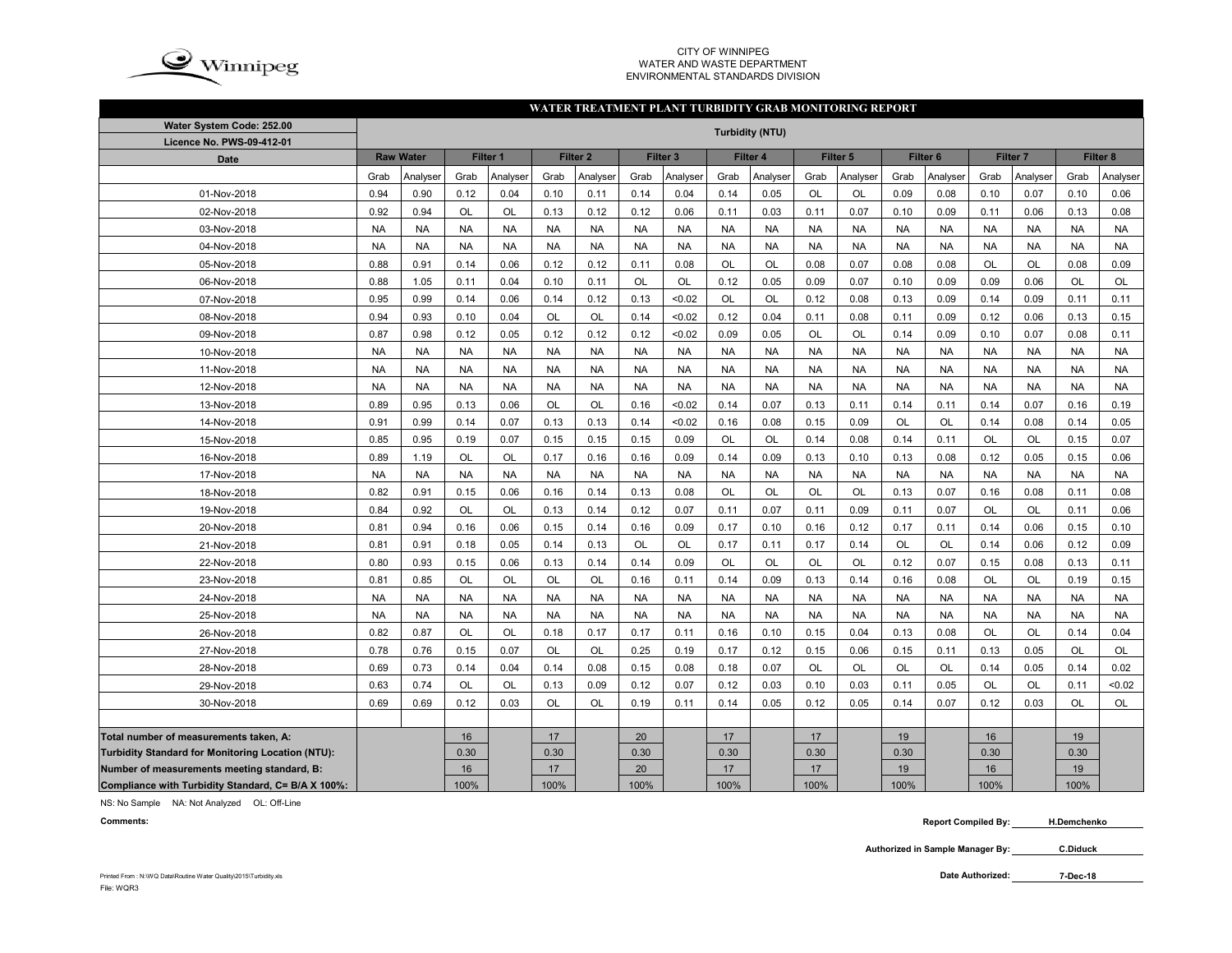

**City Of Winnipeg**

Water and Waste Department

Water Services

# WATER TREATMENT PLANT FREE CHLORINE ON-LINE MONITORING REPORT

Deacon Booster Pumping Station

| Water System Code: |
|--------------------|
| Licence Number:    |
| Report Created:    |

Water System Code: **252.00** Licence Number: **PWS-09-412-01**

01 December 2018 **Report Period: November 2018** 

|                                             |                                      | <b>BRANCH1</b><br>[mg/L] |              | <b>BRANCH2</b><br>[mg/L] |              |  |  |  |
|---------------------------------------------|--------------------------------------|--------------------------|--------------|--------------------------|--------------|--|--|--|
|                                             |                                      |                          |              |                          |              |  |  |  |
|                                             | Date                                 | Average                  | Minimum      | Average                  | Minimum      |  |  |  |
|                                             | 01/11/2018                           | 1.18                     | 1.12         | 1.18                     | 1.12         |  |  |  |
|                                             | 02/11/2018                           | 1.13                     | 1.06         | 1.11                     | 1.05         |  |  |  |
|                                             | 03/11/2018                           | 1.06                     | 0.96         | 1.06                     | 0.97         |  |  |  |
|                                             | 04/11/2018                           | 1.03                     | 0.96         | 1.08                     | 1.03         |  |  |  |
|                                             | 05/11/2018                           | 1.16                     | 1.08         | 1.19                     | 1.10         |  |  |  |
|                                             | 06/11/2018                           | 1.07                     | 1.01         | 1.12                     | 1.03         |  |  |  |
|                                             | 07/11/2018                           | 1.18                     | 1.03         | 1.17                     | 1.10         |  |  |  |
|                                             | 08/11/2018                           | 1.14                     | 1.03         | 1.10                     | 1.02         |  |  |  |
|                                             | 09/11/2018                           | 1.10                     | 1.00         | 1.04                     | 1.00         |  |  |  |
|                                             | 10/11/2018                           | 1.16                     | 1.05         | 1.06                     | 1.03         |  |  |  |
|                                             | 11/11/2018                           | 1.13                     | 1.02         | 1.04                     | 1.03         |  |  |  |
|                                             | 12/11/2018                           | 1.16                     | 1.00         | 1.08                     | 1.05         |  |  |  |
|                                             | 13/11/2018                           | 1.21                     | 1.09         | 1.14                     | 1.06         |  |  |  |
|                                             | 14/11/2018                           | 1.21                     | 1.11         | 1.19                     | 1.10         |  |  |  |
|                                             | 15/11/2018                           | 1.13                     | 1.02         | 1.08                     | 1.01         |  |  |  |
|                                             | 16/11/2018                           | 1.09                     | 0.98         | 1.00                     | 0.95         |  |  |  |
|                                             | 17/11/2018                           | 1.13                     | 0.97         | 1.07                     | 0.90         |  |  |  |
|                                             | 18/11/2018                           | 1.22                     | 1.11         | 1.12                     | 1.04         |  |  |  |
|                                             | 19/11/2018                           | 1.19                     | 1.09         | 1.20                     | 1.08         |  |  |  |
|                                             | 20/11/2018                           | 1.17                     | 1.09         | 1.19                     | 1.11         |  |  |  |
|                                             | 21/11/2018                           | 1.06                     | 0.94         | 1.05                     | 0.88         |  |  |  |
|                                             | 22/11/2018                           | 1.11                     | 0.96         | 1.06                     | 0.92         |  |  |  |
|                                             | 23/11/2018                           | 1.17                     | 1.07         | 1.11                     | 1.01         |  |  |  |
|                                             | 24/11/2018                           | 1.11                     | 1.05         | 1.04                     | 0.99         |  |  |  |
|                                             | 25/11/2018                           | 1.08                     | 1.02         | 1.00                     | 0.96         |  |  |  |
|                                             | 26/11/2018                           | 1.09                     | 1.02         | 0.97                     | 0.89         |  |  |  |
|                                             | 27/11/2018                           | 1.02                     | 0.96         | 0.93                     | 0.85         |  |  |  |
|                                             | 28/11/2018                           | 1.04                     | 0.98         | 1.11                     | 0.98         |  |  |  |
|                                             | 29/11/2018                           | 0.94                     | 0.87         | 1.05                     | 0.97         |  |  |  |
|                                             | 30/11/2018                           | 1.03                     | 0.94         | 1.14                     | 1.04         |  |  |  |
|                                             |                                      |                          |              |                          |              |  |  |  |
|                                             | Total Number of Measurements, A:     |                          | 20910        |                          | 20910        |  |  |  |
|                                             | Minimum Free Chlorine Standard:      |                          | 0.5<br>20910 |                          | 0.5<br>20910 |  |  |  |
| Number of Measurements Meeting Standard, B: | COMPLIANCE, $C = B/A \times 100\%$ : |                          | 100.00       |                          | 100.00       |  |  |  |

File Path: N:\Water Treatment Branch\Administration\Reports\Regulatory Submissions\Chlorine\2018\11-November

Submitted By (Print): D. Minor

Original Signed by D. Minor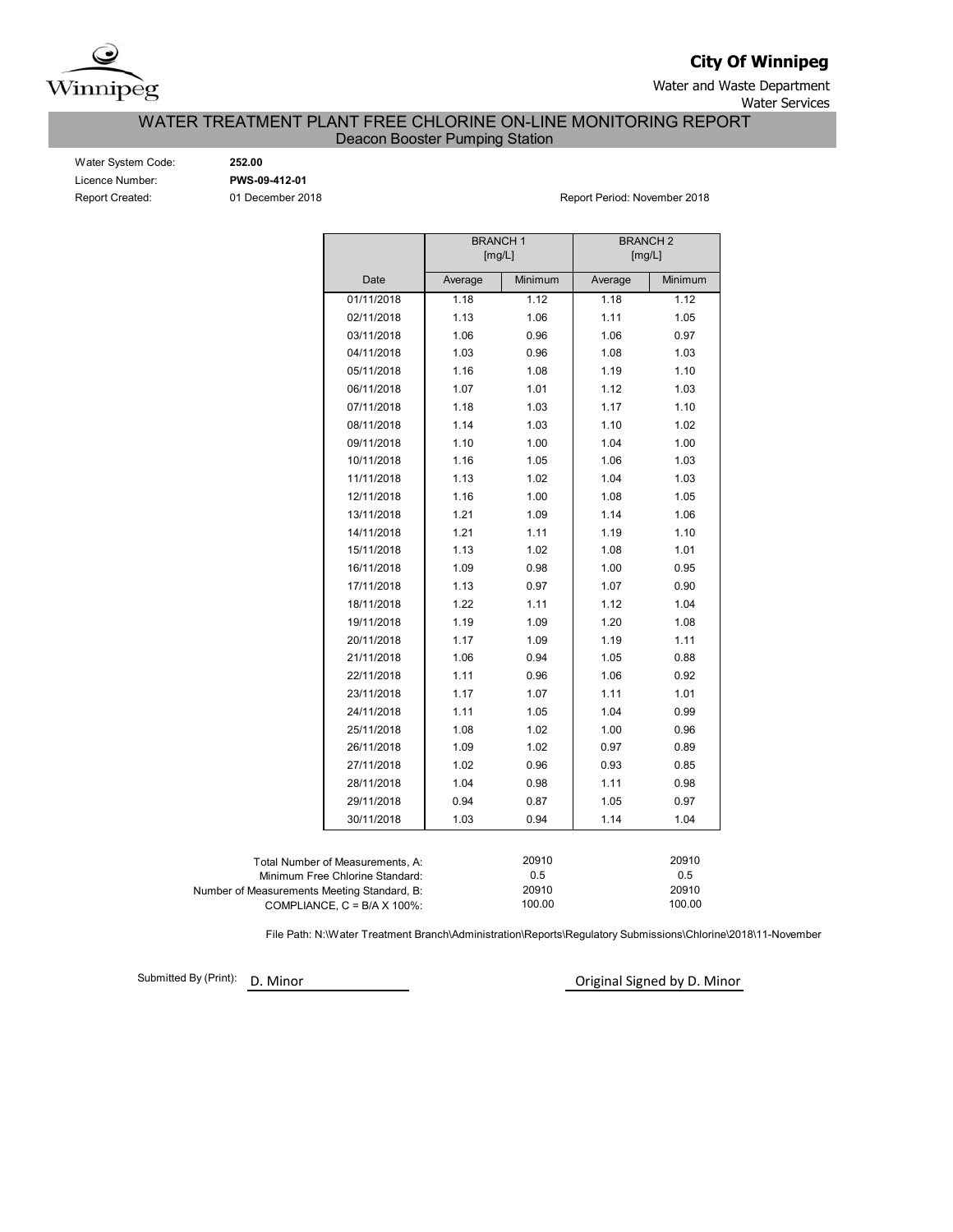| $\bullet$ Winnipeg |
|--------------------|
|                    |

## CITY OF WINNIPEG WATER AND WASTE DEPARTMENT ENVIRONMENTAL STANDARDS DIVISION

|                                                   | WATER TREATMENT PLANT CHLORINE GRAB MONITORING REPORT                                     |                      |                       |                       |           |           |  |  |  |  |  |  |
|---------------------------------------------------|-------------------------------------------------------------------------------------------|----------------------|-----------------------|-----------------------|-----------|-----------|--|--|--|--|--|--|
| Water System Code: 252.00                         | Deacon Booster Pumping Station Branch 1<br><b>Deacon Booster Pumping Station Branch 2</b> |                      |                       |                       |           |           |  |  |  |  |  |  |
| Licence No. PWS-09-412-01                         |                                                                                           |                      | <b>Total Chlorine</b> | <b>Total Chlorine</b> |           |           |  |  |  |  |  |  |
| <b>Date</b>                                       |                                                                                           | Free Chlorine (mg/L) | (mg/L)                | Free Chlorine (mg/L)  | (mg/L)    |           |  |  |  |  |  |  |
|                                                   | Analyser                                                                                  | Grab                 | Grab                  | Analyser              | Grab      | Grab      |  |  |  |  |  |  |
| 01-Nov-2018                                       | 1.19                                                                                      | 1.28                 | 1.49                  | 1.21                  | 1.28      | 1.46      |  |  |  |  |  |  |
| 02-Nov-2018                                       | 1.13                                                                                      | 1.33                 | 1.50                  | 1.13                  | 1.29      | 1.40      |  |  |  |  |  |  |
| 03-Nov-2018                                       | <b>NA</b>                                                                                 | <b>NA</b>            | <b>NA</b>             | <b>NA</b>             | <b>NA</b> | <b>NA</b> |  |  |  |  |  |  |
| 04-Nov-2018                                       | <b>NA</b>                                                                                 | <b>NA</b>            | <b>NA</b>             | <b>NA</b>             | <b>NA</b> | <b>NA</b> |  |  |  |  |  |  |
| 05-Nov-2018                                       | 1.16                                                                                      | 1.22                 | 1.41                  | 1.21                  | 1.23      | 1.37      |  |  |  |  |  |  |
| 06-Nov-2018                                       | 1.11                                                                                      | 1.22                 | 1.38                  | 1.17                  | 1.24      | 1.41      |  |  |  |  |  |  |
| 07-Nov-2018                                       | 1.29                                                                                      | 1.18                 | 1.34                  | 1.22                  | 1.17      | 1.31      |  |  |  |  |  |  |
| 08-Nov-2018                                       | 1.04                                                                                      | 1.14                 | 1.34                  | 1.10                  | 1.15      | 1.32      |  |  |  |  |  |  |
| 09-Nov-2018                                       | 1.13                                                                                      | 1.22                 | 1.36                  | 1.04                  | 1.09      | 1.29      |  |  |  |  |  |  |
| 10-Nov-2018                                       | <b>NA</b>                                                                                 | <b>NA</b>            | <b>NA</b>             | <b>NA</b>             | <b>NA</b> | <b>NA</b> |  |  |  |  |  |  |
| 11-Nov-2018                                       | <b>NA</b>                                                                                 | <b>NA</b>            | <b>NA</b>             | <b>NA</b>             | <b>NA</b> | <b>NA</b> |  |  |  |  |  |  |
| 12-Nov-2018                                       | <b>NA</b>                                                                                 | <b>NA</b>            | <b>NA</b>             | <b>NA</b>             | <b>NA</b> | <b>NA</b> |  |  |  |  |  |  |
| 13-Nov-2018                                       | 1.15                                                                                      | 1.23                 | 1.40                  | 1.08                  | 1.07      | 1.30      |  |  |  |  |  |  |
| 14-Nov-2018                                       | 1.19                                                                                      | 1.23                 | 1.44                  | 1.16                  | 1.23      | 1.36      |  |  |  |  |  |  |
| 15-Nov-2018                                       | 1.16                                                                                      | 1.18                 | 1.42                  | 1.11                  | 1.14      | 1.30      |  |  |  |  |  |  |
| 16-Nov-2018                                       | 1.06                                                                                      | 1.20                 | 1.39                  | 0.97                  | 1.10      | 1.28      |  |  |  |  |  |  |
| 17-Nov-2018                                       | <b>NA</b>                                                                                 | <b>NA</b>            | <b>NA</b>             | <b>NA</b>             | <b>NA</b> | <b>NA</b> |  |  |  |  |  |  |
| 18-Nov-2018                                       | 1.27                                                                                      | 1.36                 | 1.54                  | 1.15                  | 1.32      | 1.44      |  |  |  |  |  |  |
| 19-Nov-2018                                       | 1.21                                                                                      | 1.35                 | 1.60                  | 1.22                  | 1.37      | 1.51      |  |  |  |  |  |  |
| 20-Nov-2018                                       | 1.17                                                                                      | 1.22                 | 1.38                  | 1.23                  | 1.16      | 1.32      |  |  |  |  |  |  |
| 21-Nov-2018                                       | 1.06                                                                                      | 1.15                 | 1.31                  | 1.08                  | 1.17      | 1.31      |  |  |  |  |  |  |
| 22-Nov-2018                                       | 1.04                                                                                      | 1.16                 | 1.37                  | 1.00                  | 1.12      | 1.28      |  |  |  |  |  |  |
| 23-Nov-2018                                       | 1.20                                                                                      | 1.31                 | 1.47                  | 1.12                  | 1.25      | 1.37      |  |  |  |  |  |  |
| 24-Nov-2018                                       | <b>NA</b>                                                                                 | <b>NA</b>            | <b>NA</b>             | <b>NA</b>             | <b>NA</b> | <b>NA</b> |  |  |  |  |  |  |
| 25-Nov-2018                                       | <b>NA</b>                                                                                 | <b>NA</b>            | <b>NA</b>             | <b>NA</b>             | <b>NA</b> | <b>NA</b> |  |  |  |  |  |  |
| 26-Nov-2018                                       | 1.11                                                                                      | 1.14                 | 1.32                  | 1.01                  | 1.04      | 1.22      |  |  |  |  |  |  |
| 27-Nov-2018                                       | 1.01                                                                                      | 1.00                 | 1.19                  | 0.89                  | 0.98      | 1.10      |  |  |  |  |  |  |
| 28-Nov-2018                                       | 1.02                                                                                      | 1.10                 | 1.22                  | 1.15                  | 1.18      | 1.35      |  |  |  |  |  |  |
| 29-Nov-2018                                       | 0.92                                                                                      | 1.05                 | 1.24                  | 1.01                  | 1.14      | 1.28      |  |  |  |  |  |  |
| 30-Nov-2018                                       | 1.00                                                                                      | 1.06                 | 1.24                  | 1.11                  | 1.21      | 1.36      |  |  |  |  |  |  |
|                                                   |                                                                                           |                      |                       |                       |           |           |  |  |  |  |  |  |
| Total number of measurements taken, A:            |                                                                                           | 22                   |                       |                       | 22        |           |  |  |  |  |  |  |
| Chlorine Standard for Monitoring Location (mg/L): |                                                                                           | 0.50                 |                       |                       | 0.50      |           |  |  |  |  |  |  |
| Number of measurements meeting standard, B:       |                                                                                           | 22                   |                       |                       | 22        |           |  |  |  |  |  |  |
| Compliance with Chlorine Standard, C= B/A X 100%: |                                                                                           | 100%                 |                       |                       | 100%      |           |  |  |  |  |  |  |

NS: No Sample NA: Not Analyzed OL: Off-Line

| Comments <sup>.</sup> | Compiled By:<br>Renori | H.Demchenko |  |
|-----------------------|------------------------|-------------|--|
|-----------------------|------------------------|-------------|--|

**Authorized By:**

**C.Diduck**

Printed From : N:\WQ Data\Routine Water Quality\2018\Chlorine.xls **Date Authorized: Date Authorized:** File: WQR3

**7-Dec-18**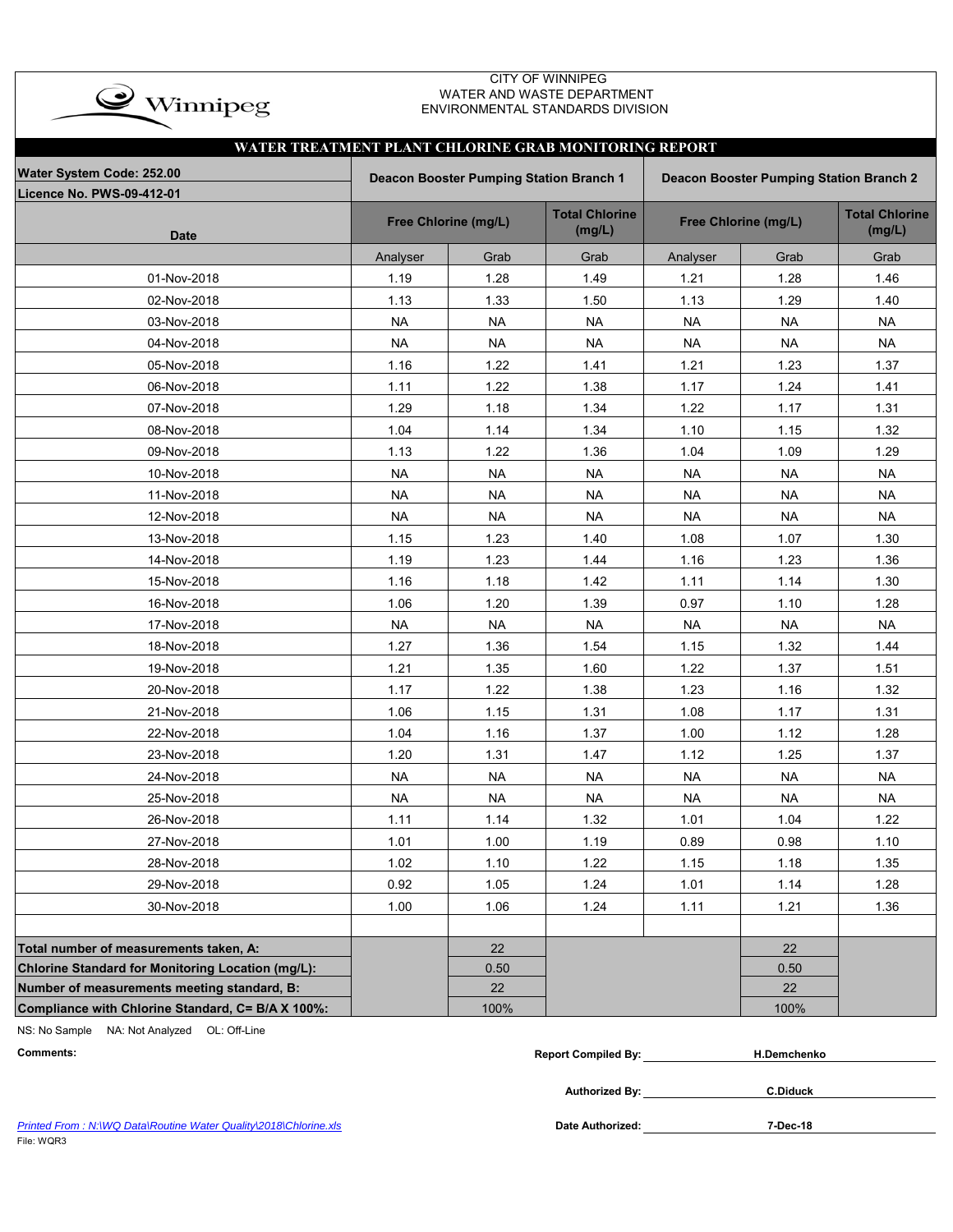

# **CITY OF WINNIPEG**

WATER AND WASTE DEPARTMENTWATER SERVICES

WATER TREATMENT PLANT UV REPORT

 Water System Code: **252.00** Licence Number:**PWS-09-412-01**

Report Period: **November 2018** Report Created: **Saturday, December 01, 2018**

|                        | <b>Transmittance</b> |              | <b>UVR-D100A</b>  |                         |              |                   | UVR-D200A         |              |             | <b>UVR-D300A</b> |                   |              |              |              | <b>UVR-D400A</b>  |                |               |              | <b>UVR-D500A</b>  |              |              |              | UVR-D600A         |                      |              |              | % Volume                   |                  |                  |                   |
|------------------------|----------------------|--------------|-------------------|-------------------------|--------------|-------------------|-------------------|--------------|-------------|------------------|-------------------|--------------|--------------|--------------|-------------------|----------------|---------------|--------------|-------------------|--------------|--------------|--------------|-------------------|----------------------|--------------|--------------|----------------------------|------------------|------------------|-------------------|
| Date                   | $\frac{0}{\epsilon}$ |              | Water Volume [ML] |                         |              |                   | Water Volume [ML] |              |             |                  | Water Volume [ML] |              |              |              | Water Volume [ML] |                |               |              | Water Volume [ML] |              |              |              | Water Volume [ML] |                      |              |              | Total<br>Water Volume [ML] |                  |                  | <b>Treated To</b> |
|                        |                      | Untreated    | Below             | To                      | Total        | Untreated         | Below             | To           | Total       | Untreated        | Below             | To           | Total        | Untreated    | Below             | To             | Total         | Untreated    | Below             | To           | Total        | Untreated    | Below             | To                   | Total        | Untreated    | Below                      | To               | Total            | Dose              |
| 01/11/201              | 94.77                | 0.00         | 0.00              | 76.62                   | 76.6         | 0.00              | 0.00              | 0.00         | 0.00        | 0.00             | 0.00              | 0.00         | 0.00         | 0.00         | 0.00              | 61.32          | 61.32         | 0.00         | 0.00              | 0.00         | 0.00         | 0.00         | 0.00              | 73.76                | 73.76        | 0.00         | 0.00                       | 211.70           | 211.70           | 100.00            |
| 02/11/201              | 94.80                | 0.00         | 0.00              | 65.59                   | 65.5         | 0.00              | 0.00              | 0.00         | 0.00        | 0.00             | 0.00              | 0.00         | 0.00         | 0.00         | 0.00              | 53.86          | 53.86         | 0.00         | 0.00              | 0.00         | 0.00         | 0.00         | 0.00              | 63.55                | 63.5         | 0.00         | 0.00                       | 183.00           | 183.00           | 100.00            |
| 03/11/201              | 94.97                | 0.00         | 0.00              | 65.62                   | 65.6         | 0.00              | 0.00              | 0.00         | 0.0         | 0.00             | 0.00              | 0.00         | 0.00         | 0.00         | 0.00              | 53.86          | 53.86         | 0.00         | 0.00              | 0.00         | 0.00         | 0.00         | 0.00              | 63.51                | 63.5         | 0.00         | 0.00                       | 182.99           | 182.99           | 100.00            |
| 04/11/201              | 94.89                | 0.00         | 0.14              | 66.13                   | 66.2         | 0.00              | 0.00              | 0.00         | 0.0         | 0.00             | 0.00              | 0.00         | 0.00         | 0.00         | 0.00              | 54.32          | 54.32         | 0.00         | 0.00              | 0.00         | 0.00         | 0.00         | 0.00              | 64.97                | 64.9         | 0.00         | 0.14                       | 185.41           | 185.55           | 99.92             |
| 05/11/201              | 94.30                | 0.00         | 0.00              | 68.10                   | 68.          | 0.00              | 0.00              | 0.00         | 0.0         | 0.00             | 0.00              | 0.00         | 0.00         | 0.00         | 0.00              | 55.24          | 55.24         | 0.00         | 0.00              | 0.00         | 0.00         | 0.00         | 0.00              | 68.59                | 68.5         | 0.00         | 0.00                       | 191.94           | 191.94           | 100.00            |
| 06/11/201              | 93.56                | 0.01         | 0.02              | 24.66                   | 24.6         | 0.00              | 0.00              | 14.72        | 14.7        | 0.00             | 0.00              | 0.00         | 0.00         | 0.00         | 0.00              | 34.54          | 34.54         | 0.00         | 0.00              | 0.00         | 0.00         | 0.00         | 0.00              | 40.38                | 40.3         | 0.01         | 0.02                       | 114.31           | 114.33           | 99.98             |
| 07/11/201              | 94.64                | 0.00         | 0.00              | 0.00                    | 0.0          | 0.00              | 0.00              | 61.63        | 61.6        | 0.00             | 0.00              | 0.00         | 0.00         | 0.00         | 0.00              | 55.20          | 55.20         | 0.00         | 0.00              | 0.00         | 0.00         | 0.00         | 0.00              | 81<br>14             | 81.1         | 0.00         | 0.00                       | 197.98           | 197.98           | 100.00            |
| 08/11/201              | 94.78                | 0.00         | 0.00              | 37.15                   | 37.1         | 0.00              | 0.00              | 28.30        | 28.3        | 0.00             | 0.00              | 0.00         | 0.00         | 0.00         | 0.00              | 50.33          | 50.33         | 0.00         | 0.00              | 0.00         | 0.00         | 0.00         | 0.00              | 74.02                | 74.02        | 0.00         | 0.00                       | 189.81           | 189.8            | 100.00            |
| 09/11/201              | 94.95                | 0.00         | 0.28              | 24.4                    | 24.7         | 0.00              | 0.00              | 23.31        | 23.3        | 0.00             | 0.00              | 0.00         | 0.00         | 0.00         | 0.00              | 52.90          | 52.90         | 0.16         | 0.16              | 13.68        | 14.00        | 0.00         | 0.00              | 70.13                | 70.1         | 0.16         | 0.44                       | 184.43           | 185.0            | 99.67             |
| 10/11/201              | 94.82                | 0.00         | 0.00              | 0.00                    | 0.0          | 0.00              | 0.00              | 72.00        | 72.0        | 0.00             | 0.00              | 0.00         | 0.00         | 0.00         | 0.00              | 43.35          | 43.35         | $0.00\,$     | 0.00              | 0.00         | 0.00         | 0.00         | 0.00              | 64.73                | 64.7         | 0.00         | 0.00                       | 180.08           | 180.08           | 100.00            |
| 11/11/201              | 94.65                | 0.00         | 0.00              | 0.00                    | 0.00         | 0.00              | 0.00              | .66          | 71.6        | 0.00             | 0.00              | 0.00         | 0.00         | 0.00         | 0.00              | 43.97          | 43.97         | 0.00         | 0.00              | 0.00         | 0.00         | 0.00         | 0.00              | 62.38                | 62.3         | 0.00         | 0.00                       | 178.02           | 178.02           | 100.00            |
| 12/11/201              | 94.52                | 0.00         | 0.00              | 0.00                    | 0.0          | 0.00              | 0.00              | 73.86        | 73.8        | 0.00             | 0.00              | 0.00         | 0.00         | 0.00         | 0.00              | 45.65          | 45.65         | 0.00         | 0.00              | 0.00         | 0.00         | 0.00         | 0.00              | 65.93                | 65.9         | 0.00         | 0.00                       | 185.44           | 185.44           | 100.00            |
| 13/11/201              | 94.36                | 0.00         | 0.00              | 27.13                   | 27.7         | 0.00              | 0.00              | 48.42        | 48.4        | 0.00             | 0.00              | 0.00         | 0.00         | 0.00         | 0.00              | 47.24          | 47.2          | 0.00         | 0.00              | 0.00         | 0.00         | 0.00         | 0.00              | 71.26                | 71.2         | 0.00         | 0.00                       | 194.04           | 194.0            | 100.00            |
| 14/11/201              | 94.30                | 0.00         | 0.00              | 73.12                   | 73.1         | 0.00              | 0.00              | 0.00         | 0.0         | 0.00             | 0.00              | 0.00         | 0.00         | 0.00         | 0.00              | 47.83          | 47.83         | $0.00\,$     | 0.00              | 0.00         | 0.00         | 0.00         | 0.00              | 73.03                | 73.0         | 0.00         | 0.00                       | 193.99           | 193.99           | 100.00            |
| 15/11/201              | 94.14                | 0.00         | 0.00              | 67.14                   | 67.7         | 0.00              | 0.00              | 17.81        | 17.8        | 0.00             | 0.00              | 0.00         | 0.00         | 0.00         | 0.00              | 47.33          | 47.33         | 0.00         | 0.00              | 0.00         | 0.00         | 0.00         | 0.00              | 72.00                | 72.0         | 0.00         | 0.00                       | 204.27           | 204.27           | 100.00            |
| 16/11/201              | 94.23                | 0.00         | 0.00              | 69.69                   | 69.6         | 0.00              | 0.00              | 0.00         | 0.00        | 0.00             | 0.00              | 0.00         | 0.00         | 0.00         | 0.00              | 45.18          | 45.18         | 0.00         | 0.00              | 0.00         | 0.00         | 0.00         | 0.00              | 65.92                | 65.92        | 0.00         | 0.00                       | 180.79           | 180.79           | 100.00            |
| 17/11/201              | 93.52                | 0.01         | 0.01              | 69.03                   | 69.0         | 0.00              | 0.00              | 0.00         | 0.0         | 0.00             | 0.00              | 0.00         | 0.00         | 0.01         | 0.01              | 42.37          | 42.39         | 0.00         | 0.00              | 0.00         | 0.00         | 0.01         | 0.01              | 61.68                | 61.7         | 0.03         | 0.03                       | 173.08           | 173.13           | 99.97             |
| 18/11/201              | 93.70                | 0.00         | 0.00              | 70.87                   | 70.8         | 0.00              | 0.00              | 0.00         | 0.00        | 0.00             | 0.00              | 0.00         | 0.00         | 0.00         | 0.00              | 44.75          | 44.7          | 0.00         | 0.00              | 0.00         | 0.00         | 0.00         | 0.00              | 69.66                | 69.6         | 0.00         | 0.00                       | 185.28           | 185.28           | 100.00            |
| 19/11/201              | 93.35                | 0.00         | 0.00              | 76.49                   | 76.4         | 0.00              | 0.00              | 0.00         | 0.00        | 0.00             | 0.00              | 0.00         | 0.00         | 0.00         | 0.00              | 48.62          | 48.62         | 0.00         | 0.00              | 0.00         | 0.00         | 0.00         | 0.00              | 76.64                | 76.64        | 0.00         | 0.00                       | 201.74           | 201.74           | 100.00            |
| 20/11/201              | 94.09                | 0.00         | 0.00              | 74.9                    | 74.9         | 0.00              | 0.00              | 0.00         | 0.0(        | 0.00             | 0.00              | 0.00         | 0.00         | 0.00         | 0.00              | 47.64          | 47.6          | 0.00         | 0.00              | 0.07         | 0.07         | 0.00         | 0.00              | 74.77                | 74.7         | 0.00         | 0.00                       | 197.39           | 197.39           | 100.00            |
| 21/11/201<br>22/11/201 | 94.42<br>94.41       | 0.00         | 0.00<br>0.00      | $73.3^{\circ}$<br>73.03 | 73.3<br>73.0 | 0.00<br>0.00      | 0.00<br>0.00      | 0.00<br>0.00 | 0.0<br>0.0( | 0.00<br>0.00     | 0.00<br>0.00      | 0.00<br>0.00 | 0.00<br>0.00 | 0.00<br>0.00 | 0.00<br>0.00      | 46.51<br>46.27 | 46.5<br>46.27 | 0.00<br>0.00 | 0.00<br>0.00      | 0.00<br>0.00 | 0.00         | 0.00<br>0.00 | 0.00<br>0.00      | 73.20                | 73.2<br>73.0 | 0.00         | 0.00<br>0.00               | 193.02<br>192.32 | 193.02<br>192.32 | 100.00<br>100.00  |
| 23/11/201              | 94.34                | 0.00         | 0.00              | 69.29                   | 69.2         | 0.00              |                   | 0.00         |             | 0.00             | 0.00              | 0.00         |              | 0.00         | 0.00              |                |               | 0.00         | 0.00              | 0.00         | 0.00         | 0.00         |                   | 73.02                |              | 0.00<br>0.00 | 0.00                       | 180.67           | 180.6            | 100.00            |
| 24/11/201              | 94.43                | 0.00<br>0.00 | 0.00              | 68.02                   | 68.0         | 0.00              | 0.00<br>0.00      | 0.00         | 0.0<br>0.0  | 0.00             | 0.00              | 0.00         | 0.00<br>0.00 | 0.00         | 0.00              | 43.88<br>42.97 | 43.88<br>42.9 | 0.00         | 0.00              | 0.00         | 0.00<br>0.00 | 0.00         | 0.00<br>0.00      | 67.50<br>65.22       | 67.5<br>65.2 | 0.00         | 0.00                       | 176.21           | 176.2            | 100.00            |
| 25/11/201              | 94.51                | 0.00         | 0.00              | 68.03                   | 68.0         | 0.00              | 0.00              | 0.00         | 0.0         | 0.00             | 0.00              | 0.00         | 0.00         | 0.00         | 0.00              | 42.94          | 42.94         | 0.00         | 0.00              | 0.00         | 0.00         | 0.00         | 0.00              | 65.01                | 65.0         | 0.00         | 0.00                       | 175.99           | 175.99           | 100.00            |
| 26/11/201              | 94.46                | 0.00         | 0.05              | 71.05                   | 71.1         | 0.00 <sub>1</sub> | 0.00              | 0.00         | 0.00        | 0.00             | 0.00              | 0.00         | 0.00         | 0.00         | 0.00              | 27.75          | 27.75         | 0.00         | 0.00              | 12.47        | 12.47        | 0.00         | 0.09              | 64.52                | 64.6         | 0.00         | 0.14                       | 175.80           | 175.94           | 99.92             |
| 27/11/201              | 94.27                | 0.00         | 0.00              | 70.97                   | 70.9         | 0.00              | 0.00              | 0.00         | 0.0         | 0.00             | 0.00              | 17.72        | 17.72        | 0.00         | 0.00              | 0.00           | 0.00          | 0.00         | 0.00              | 21.84        | 21.84        | 0.00         | 0.31              | 65.18                | 65.5         | 0.00         | 0.31                       | 175.71           | 176.0            | 99.82             |
| 28/11/201              | 94.29                | 0.00         | 0.00              | 62.20                   | 62.2         | 0.00              | 0.00              | 0.00         | 0.00        | 0.00             | 0.00              | 46.40        | 46.40        | 0.00         | 0.00              | 0.00           | 0.00          | 0.00         | 0.00              | 48.60        | 48.60        | 0.00         | 0.00              | 19.94                | 19.94        | 0.00         | 0.00                       | 177.13           | 177.13           | 100.00            |
| 29/11/201              | 93.64                | 0.00         | 0.00              | 62.59                   | 62.5         | 0.00              | 0.00              | 0.00         | 0.00        | 0.00             | 0.00              |              | 46.84        | 0.00         | 0.00              | 0.00           | 0.00          | 0.00         | 0.00              | 69.57        | 69.57        | 0.00         | 0.00              | 0.00                 | 0.00         | 0.00         | 0.00                       | 179.00           | 179.00           | 100.00            |
| 30/11/201              | 93.67                | 0.00         | 0.00              | 63.88                   | 63.8         | 0.00              | 0.00              | 0.00         | 0.0         | 0.00             | 0.00              | 47.87        | 47.8         | 0.00         | 0.00              | 0.00           | 0.00          | 0.00         | 0.00              | 72.04        | 72.04        | 0.00         | 0.00              | 0.00                 | 0.01         | 0.00         | 0.00                       | 183.79           | 183.79           | 100.00            |
|                        | Total [ML]:          | 0.02         |                   | 0.50 1639.04            | 1639.56      | 0.00              | 0.00              | 411.71       | 411.71      | 0.00             | 0.00              | 158.82       | 158.82       | 0.01         | 0.01              | 1225.83        | 1225.85       | 0.16         | 0.16              | 238.27       | 238.59       | 0.01         |                   | 0.42 1851.64 1852.07 |              | 0.20         | 1.09                       | 5525.31          | 5526.60          |                   |
| Water Volume [%]:      |                      |              |                   |                         |              |                   |                   |              |             |                  |                   |              |              |              |                   |                |               |              |                   |              |              |              |                   |                      |              |              |                            |                  |                  |                   |

**Water Volume [%]:**

## Untreated:

Below Dose

0.00 % 0.02 % 99.98 %

To Dose

Submitted By (Print): D. Minor **Community and Community Community Community Community Community Community Community**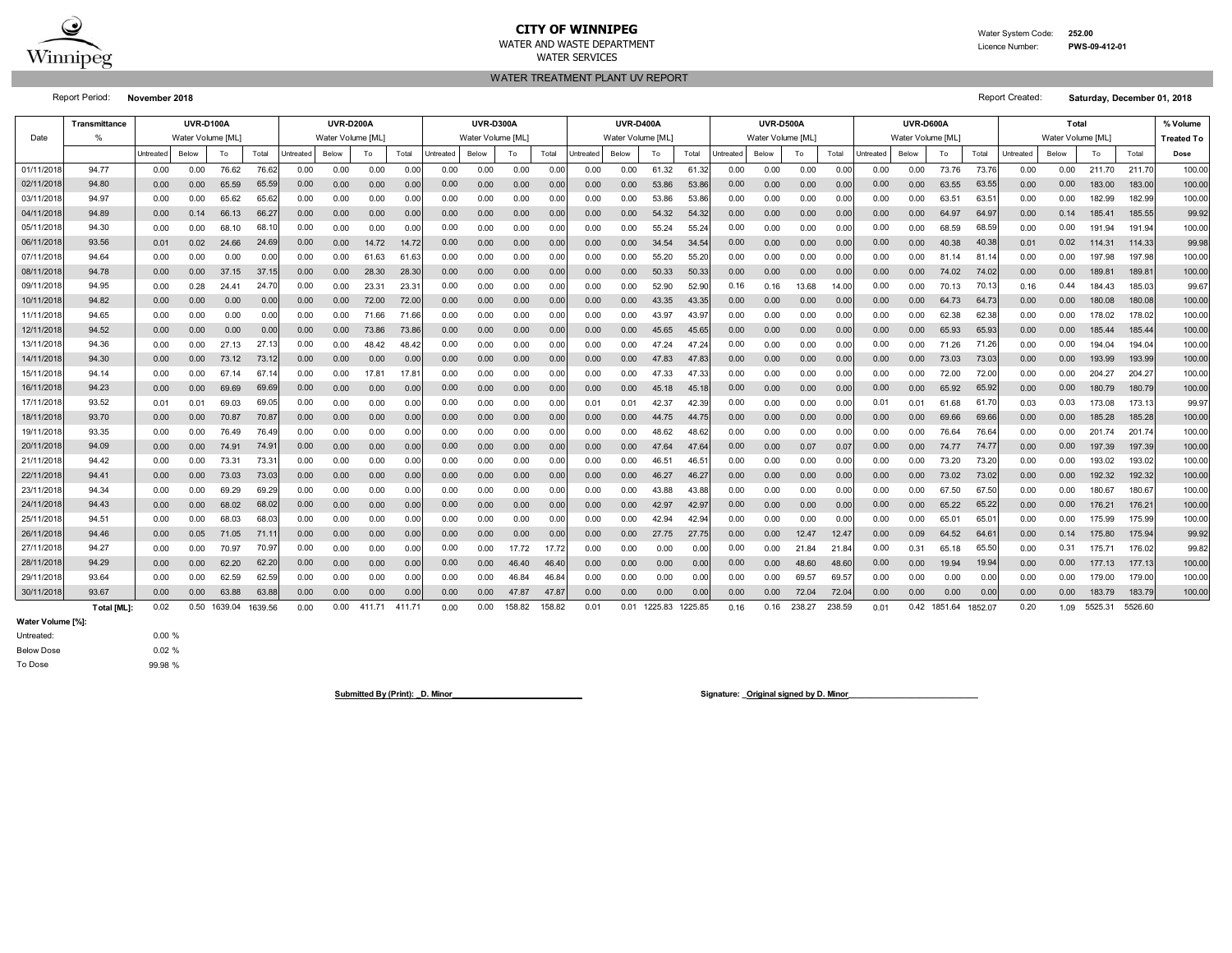# CORRECTIVE ACTION REPORT



Water Stewardship

| <b>WATER SYSTEM City of Winnipeg</b>                                                             | <b>WATER SYSTEM CODE: 252.00</b>                                                                                                                                                                                                                                                                        |
|--------------------------------------------------------------------------------------------------|---------------------------------------------------------------------------------------------------------------------------------------------------------------------------------------------------------------------------------------------------------------------------------------------------------|
| LOCATION OF NON-COMPLIANCE INCIDENT (ex. Water Plant):                                           | leacon Water Treatment Plant<br>$\sqrt{2}$                                                                                                                                                                                                                                                              |
| OPERATOR: JOHANNE<br>MALLORA                                                                     | Signature:                                                                                                                                                                                                                                                                                              |
| <b>TYPE OF NON-COMPLIANCE INCIDENT:</b><br><b>INITIAL TEST RESULTS:</b>                          | Low disinfectant residual entering the distribution system, 21(1) MR 40/2007<br>Low disinfectant residual in the distribution system, 22 MR 40/2007<br>Filtered water turbidity exceeding the turbidity standard, 6(1) MR 41/2007<br>Low positive total coliform (<10 CFU/100mL), 3 MR 41/2007<br>Other |
| <b>DESCRIPTION OF CORRECTIVE ACTIONS</b><br><b>TAKEN</b> (attach additional sheets if required): | <b>DATE</b><br>$N-A$                                                                                                                                                                                                                                                                                    |
|                                                                                                  | Filter#7, Operators flushed Turbidity Analyzer causing high'<br>reading of 5.00 NTU from ~14:20 +0 14:31 November 07/18                                                                                                                                                                                 |
|                                                                                                  |                                                                                                                                                                                                                                                                                                         |
| <b>TEST RESULTS AFTER CORRECTIVE ACTIONS:</b><br>(attach laboratory results if applicable)       | $\overline{\mathcal{N}}$ A<br>$N0 - 7/18$<br>DATE:                                                                                                                                                                                                                                                      |
|                                                                                                  | EMERGENCY REPORTING IS REQUIRED WHERE A POTENTIAL HEALTH RISK IS INVOLVED.  FOLLOW THE INSTRUCTIONS OF<br>YOUR DRINKING WATER OFFICER ON SITUATIONS REQUIRING IMMEDIATE REPORTING.                                                                                                                      |
| DISTRIBUTION:                                                                                    |                                                                                                                                                                                                                                                                                                         |

FORWARD THE ORIGINAL TO YOUR DRINKING WATER OFFICER WITH YOUR MONTHLY DISINFECTION OR TURBIDITY MONITORING REPORT

RETAIN A COPY FOR YOUR RECORDS

Contact your Drinking Water Officer with any comments, questions or concerns.